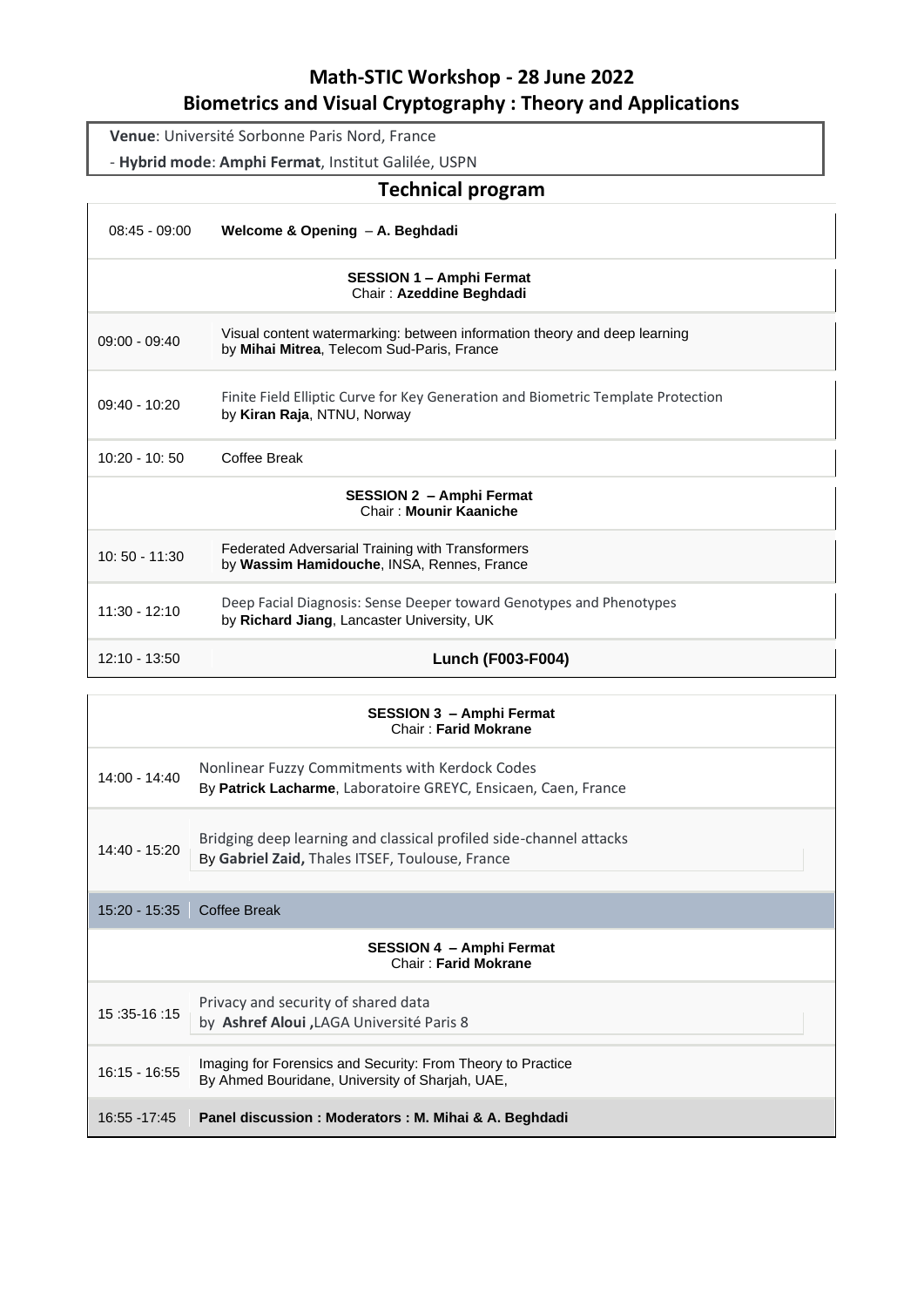#### **Mihai Mitrea**

**Title**: Visual content watermarking: between information theory and deep learning **Abstract**:

Image/video watermarking emerged some two decades ago as a cross-disciplinary research field, combining principles from information theory, image processing and human visual perception. This way, the mark to be inserted stands for a message to be transmitted through an abstract channel where the original content itself and the attacks represent the noise sources; the emitter power is drastically limited by the human visual system sensitivity. Hence, both theoretical and methodological attempts have been made to mathematically model the information sources and the encoding constraints set to watermarking applications. Recently, the applicative performances of deep learning-based solutions imposed themselves as an opportunity to reconsider this theoretical model.

The talk presents a succinct state-of-the-art survey on achievements related to both theoretical models and deeplearning usage for video watermarking. Rather than a confrontation, it tries to identify the synergy and the complementary among these two approaches and to identify the trends, as steamed for the needs none of these two approaches is ready to solve today.

#### **Kiran Raja**

Norwegian University of Science and Technology, Norway,

**Title:** Finite Field Elliptic Curve for Key Generation and Biometric Template Protection

### **Abstract**:

The need to protect biometric data has been well advised according to various regulations and standards. The most popular Bloom Filter-based template protection schemes for iris recognition directly depend on the keys to avoid linkability challenges. This talk discusses existing approaches and a new approach for generating the keys directly from the iris biometric data using chaotic maps and elliptic curves over finite fields. The application of it will be discussed for template protection scheme that can directly exploit the generated keys to provide better security using a Quarter-Rounded template encoding which employs the inter-relation of bits in the neighborhood of the iriscode.

#### **Richard Jiang**

Lancaster University, UK

**Title** : Deep Facial Diagnosis: Sense Deeper toward Genotypes and Phenotypes **Abstract** :

In this talk, we will review the recent advances on the study of the nexus between face and genetic/medical causes, and summarize the cross-disciplinary challenges and opportunities that can be worth of further efforts from the biometric communities.

## **Wassim Hamidouche**

INSA Rennes, France

**Title**: Federated Adversarial Training with Transformers

#### **Abstract**

Federated learning ( FL) has emerged to enable global model training over distributed clients' data while preserving its privacy. However, the global trained model is vulnerable to the evasion attacks especially, the adversarial examples (AEs), carefully crafted samples to yield false classification. Adversarial training ( AT) is found to be the most promising approach against evasion attacks and it is widely studied for convolutional neural network (CNN). Recently, vision transformers have been found to be effective in many computer vision tasks. To the best of the authors' knowledge, there is no work that studied the feasibility of AT in a FL process for vision transformers. In this talk such feasibility is explored with different federated model aggregation methods and different vision

transformer models with different tokenization and classification head techniques.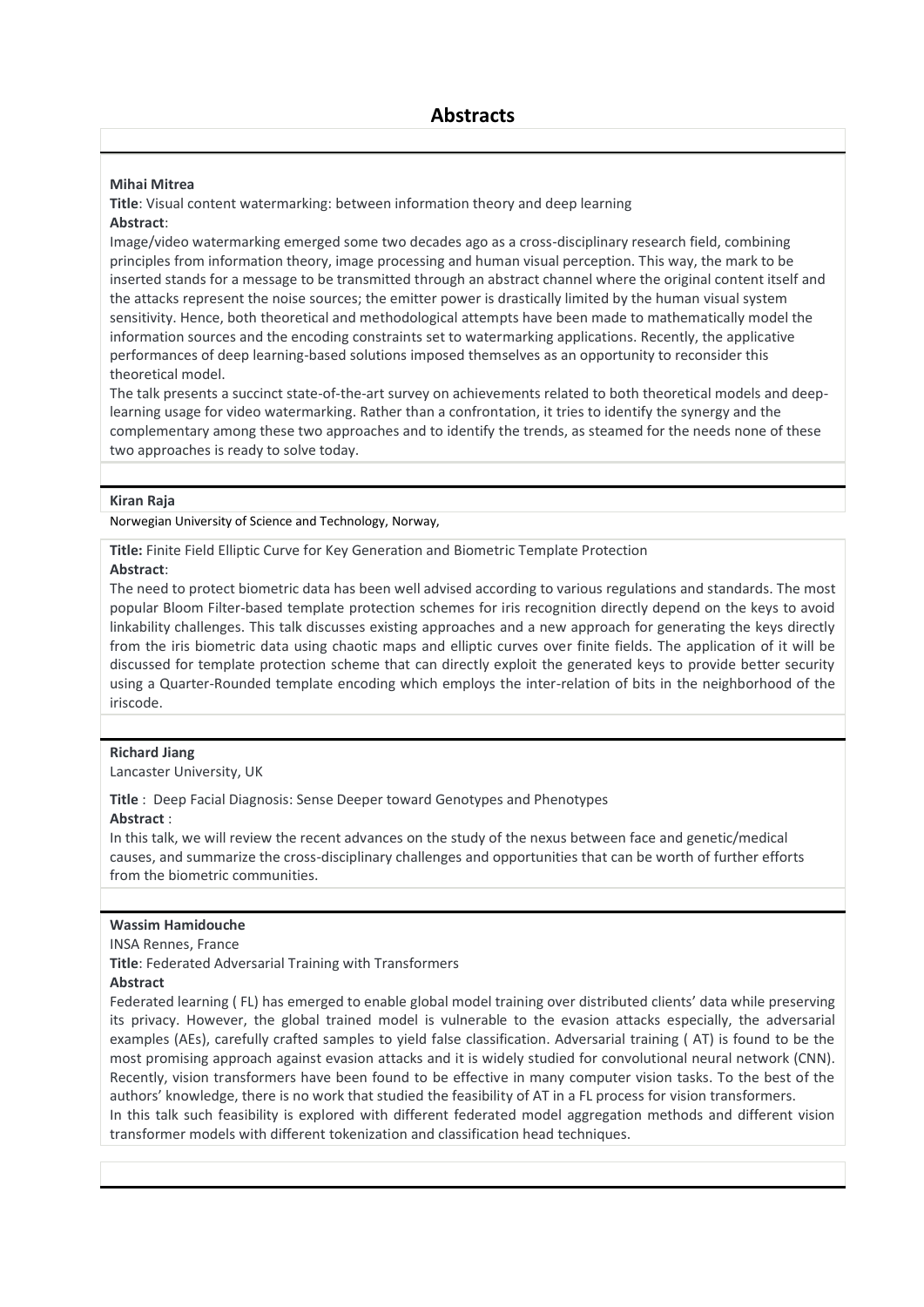## **Gabriel Zaid**

# Thales ITSEF, Toulouse, France

**Titre** : Bridging deep learning and classical profiled side-channel attacks

**Abstract** : Over the recent years, the cryptanalysis community leveraged the potential of research on Deep Learning to enhance attacks. In particular, several studies have recently highlighted the benefits of Deep Learning based Side-Channel Attacks (DLSCA) to target real-world cryptographic implementations. While this new research area on applied cryptography provides impressive result to recover a secret key even when countermeasures are implemented (e.g. desynchronization, masking schemes), the lack of theoretical results make the construction of appropriate models a notoriously hard problem. In this talk, we propose to investigate a new research axis in order to bridge Deep Learning and Side-Channel Attacks. In particular, we explain the similarities between the generative models and the classical profiled attack (i.e. template attacks, stochastic attacks), and we develop the first DLSCA model that can be fully explained from side-channel theoretical results. This model reduces the black-box property of DL and eases the architecture design for every real-world crypto-system. Finally, a discussion is provided to define the benefits and the limitations of this new solution and a new perspective is proposed for DLSCA models.

## **Ashref Aloui**

LAGA Université Paris 8

**Titre** : Privacy and security of shared data

**Abstract** : Nowadays, many challenges arise in privacy due to the rapid increase in the volume of sensitive data, the need to extract it from the analyzer, and to identify it when sharing in distributed systems. Typically, the Big Data field was born to take up this kind of challenge in a context where the orders of magnitude are immense. IWe are particularly interested in anonymization and security when sharing sensitive and private data. Firstly, we present a new protocol (PPDS) to preserve confidentiality in a distributed system. We are mainly focused on providing solutions to the following specific issues at the node level (e.g., a bank, but it could be other structures like a hospital) that process sensitive data :

- (a) How to aggregate the records recorded in the various branches of the Bank while protecting the confidentiality of clients without the intervention of a trusted third party in the process ;
- (b) How to merge data stored in separate bank branches while maintaining customer privacy.

Secondly, we improve the performance of a model regarding anonymizing sensitive data making it very difficult to identify their private users. Adequate data anonymization is indeed essential for big data analysis while preserving user privacy. Thus a company willHave the capacity to exchange and communicate the data it collects through its divisions and its network of companies and partners. All data collected, as well as cross-references created in its aggregation, remain confidential. We apply our results in the specific context of NetFlow. The approach we offer consists of an analysis method that proposes classifying identifiers according to their degree of criticality. Concretely, we introduce a risk analysis phase concerning critical user identifiers to boost the anonymization model (K-anonymity) defined by Sweeny in 2002.

## **Patrick Lacharme**

Laboratoire GREYC, Ensicaen, Caen, France **Title** : Nonlinear Fuzzy Commitments with Kerdock Codes

## **Abstract**:

The fuzzy commitment scheme is one of the most known biometric protection systems. This scheme uses error correcting codes for the protection of fixed-length biometric data, as iriscode. Fuzzy commitment schemes are known to be vulnerable to related records attacks if a linear code is used. This talk evaluates the resistance of nonlinear fuzzy commitments against these attacks with a special focus on Kerdock codes.